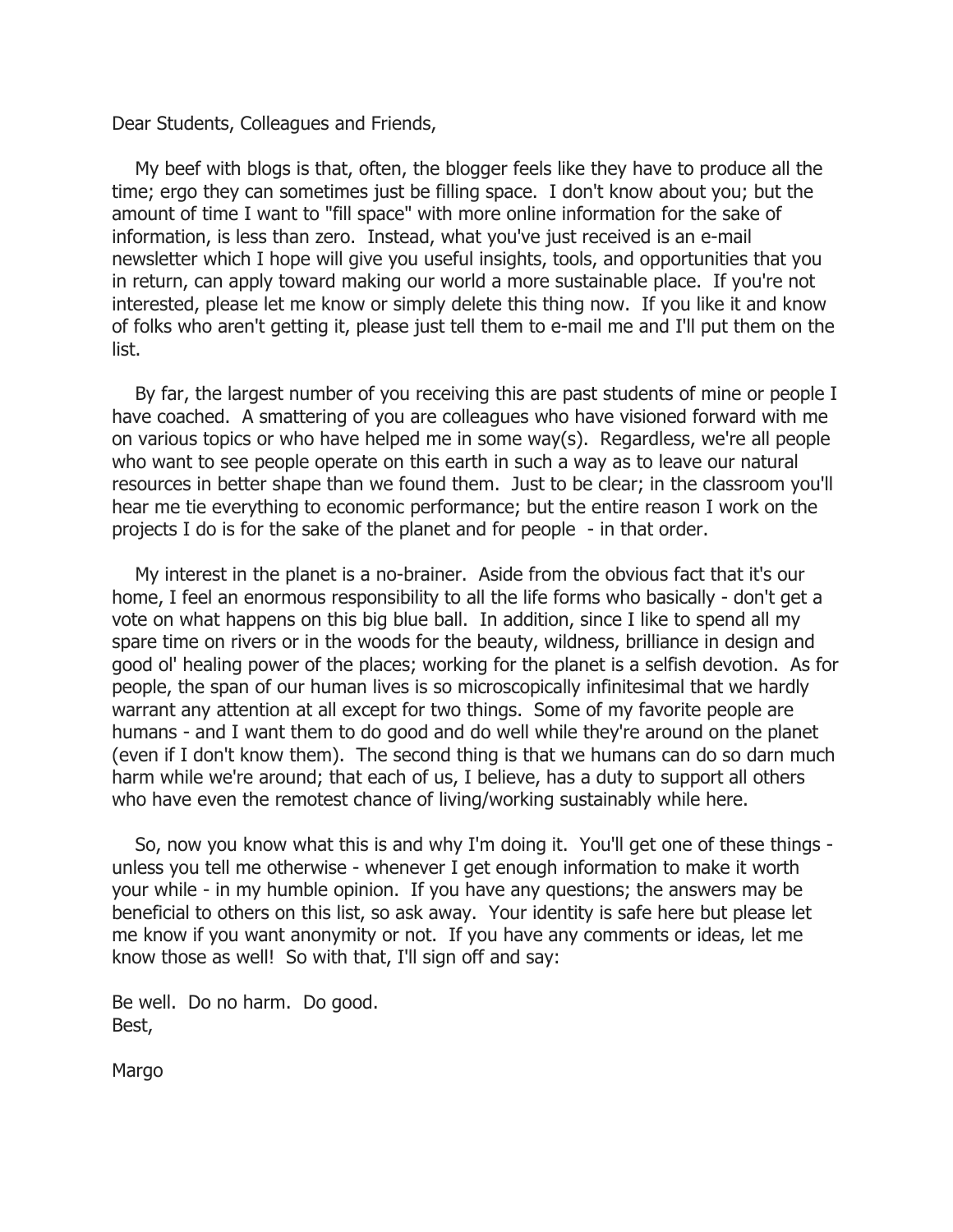Margo Farnsworth **Screendoor Consulting** Adjunct Faculty, Lipscomb University Institute for Sustainable Practices 615-478-4889

P.S. I'll archive these on my website and give you that address at some point. I just use it for storage now so need to gussy it up for you a little prior to viewing.  $: \}$ Tools

## Autodesk helped create the technology that "Wow'd" us in **Avatar**. I visited them in San Francisco this summer and was happily amazed at how this company can also easily help you determine how to move from artificial to natural lighting while calculating the savings in dollars *and* carbon! For those of us interested in sustainable rivers in the Southeast, I can show you the equation for water savings as well (if you've forgotten it from class)! I'm sure there are other systems out there; but if you haven't checked something like this out you may want to at some point.

http://usa.autodesk.com/adsk/servlet/oc/offer/form?id=15736714&siteID=123112&mkt var001=216601&mktvar002=216601&ch=EM&src=OEMEN

## **Insights**

A couple of you have asked me how to access grants as businessmen and women. Many times partnering with an ngo can yield good outcomes for both of you and the planet. NGO's have 501c3 status that gets them in many funders' doors. You have projects and can support the ngo's in a long-term way so partnerships can be valuable to both of you. Here are 10 tips to get you started down one path to gain capital for your business if you are a small to medium-sized firm (although I don't know why it couldn't work as a large firm) ... and do good at the same time!

1. Figure out the core goal of the activity you need funding for; then figure out the nongovernment organization (ngo) who aligns most closely with that goal.

2. Approach that ngo and let them know what you're trying to do - including the fact that you need an insertion of capital to get it done. If they're interested, discuss tangible outcomes and outputs you could produce by going for a grant together and start brainstorming on what agencies, foundations, etc. you both know who fund this type of thing. If you don't know anyone who funds said work, check out: "The Chronicle of Philanthropy" http://philanthropy.com/section/Home/172 and/or Grants.gov http://grants.gov/ . Most ngos will have a pool of funders they typically seek funding from and you will have suppliers who may also be potential sources of "grant funds" for a worthy project in exchange for a positive corporate sustainability profile; so location of potential funding sources shouldn't be an issue.

3. Create an outline for and write the grant together. One of the single biggest mistakes partners make is not communicating enough on the front end. (But I thought you were doing that......)

4. Write money into the grant for administration of the project - and let the ngo do that. There are two reasons for this. They need the money (usually). You don't - or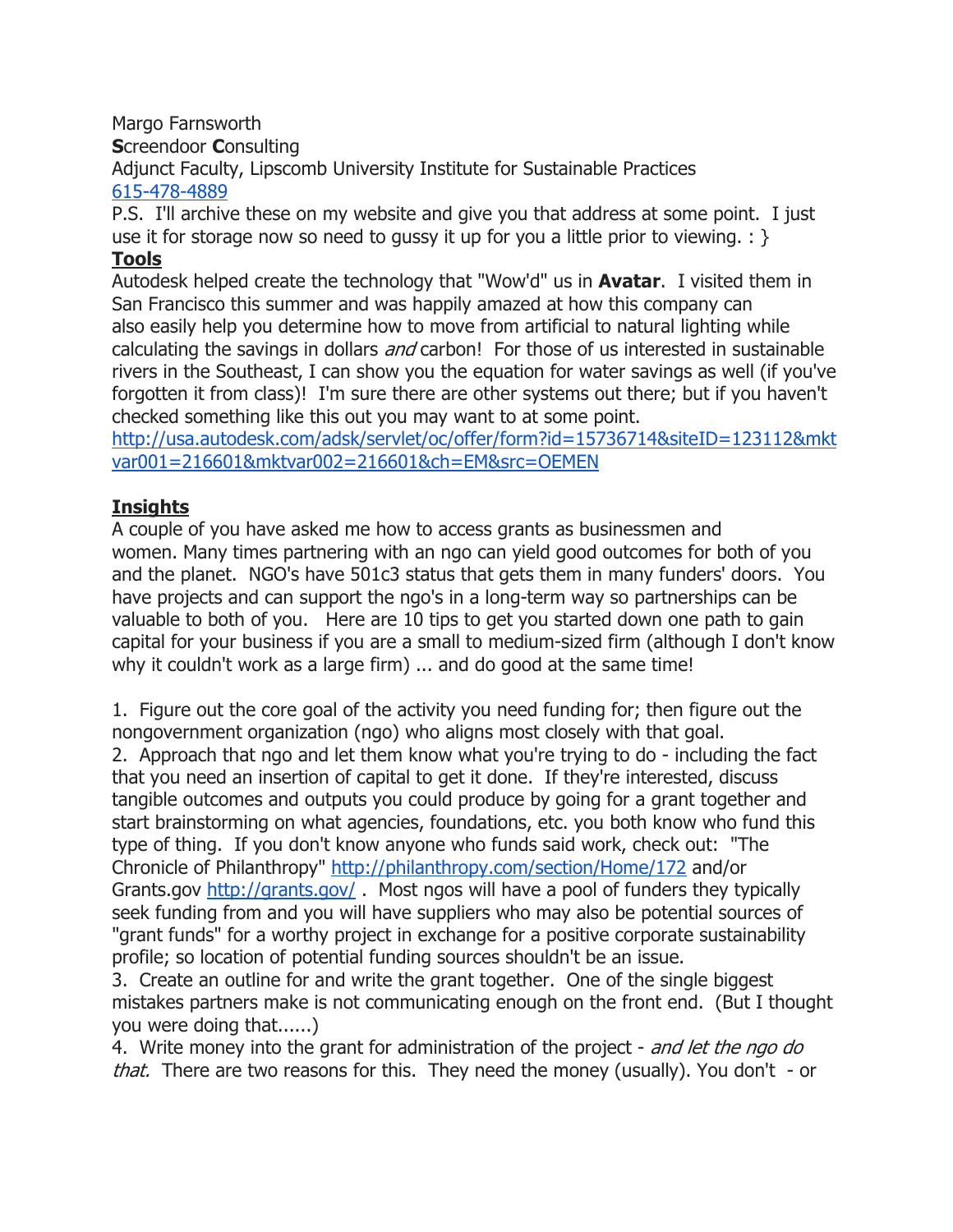shouldn't have - the time to devote to it as a business person. You've got other fish to fry.

5. Make sure when you write the grant you create REALISTIC outputs/outcomes AND realistic timelines WITH people's names attached to each deliverable. Follow

it. Communicate about it - regularly.

6. Be fair. Play nice. Never talk badly about your grant partners. Ever.

7. Work together to figure out how you're going to let people know what you're doing. If you have a stormwater problem and you've applied for a grant with the Compact to build rain gardens - let your employees know (and get them involved!), Let the Tennessean, the Business Journal, other papers, T.V. and radio, your investors, your suppliers, regulators ... and everyone you can think of know. You don't have to sound "braggy". Just give them the good news that someone is doing something good for the planet. This applies whether you're creating a new market for organic farm goods, reducing your energy intake, developing a composting program, creating a new product solution from biomimicry. We all need good news, and your work is it! (Also, I use the Compact as an example because they're so near/dear to me. You might partner with any of a number of ngo's. You can fill in the blank there.)

8. Follow up with the funder on the outcomes and outputs from the funding in a timely fashion. THANK THEM. THANK YOUR PARTNERS. Communicate further benefits after your project and final grant reports are done. Everyone likes to see the value added for what their investment brings.

9. Celebrate your efforts. Listen; this list applies to activities that will help the planet in some way, right? I'm assuming that if you do all these other things you're going to be successful to some degree, right? Well then, give yourself and your colleagues and partners a pat on the back! Have a party! Give your funders or partners an award. Play a game of croquet at the park - *something!!* The saying, "All work and no play makes Jack a dull boy, " had to have some basis in fact, yes? 10. Repeat.

**Resources** The following is part of a reference list I'm going to start giving my students - to give them a leg up when they're writing their papers - but I think these resources are broadly useful.

## The 1987 Bruntland Report from the World Commission on Environment and Development

http://www.un-documents.net/wced-ocf.htm

**Land Use and Planning in Tennessee** by The Tennessee Advisory Commission on Intergovernmental Relationshttp://www.tn.gov/tacir/PDF\_FILES/Other\_Issues/LandUseAndPlanning.pdf

Report for Sanitation District No. 1 of Northern, Kentucky Inflow and Infiltration From Private Property by Strand &